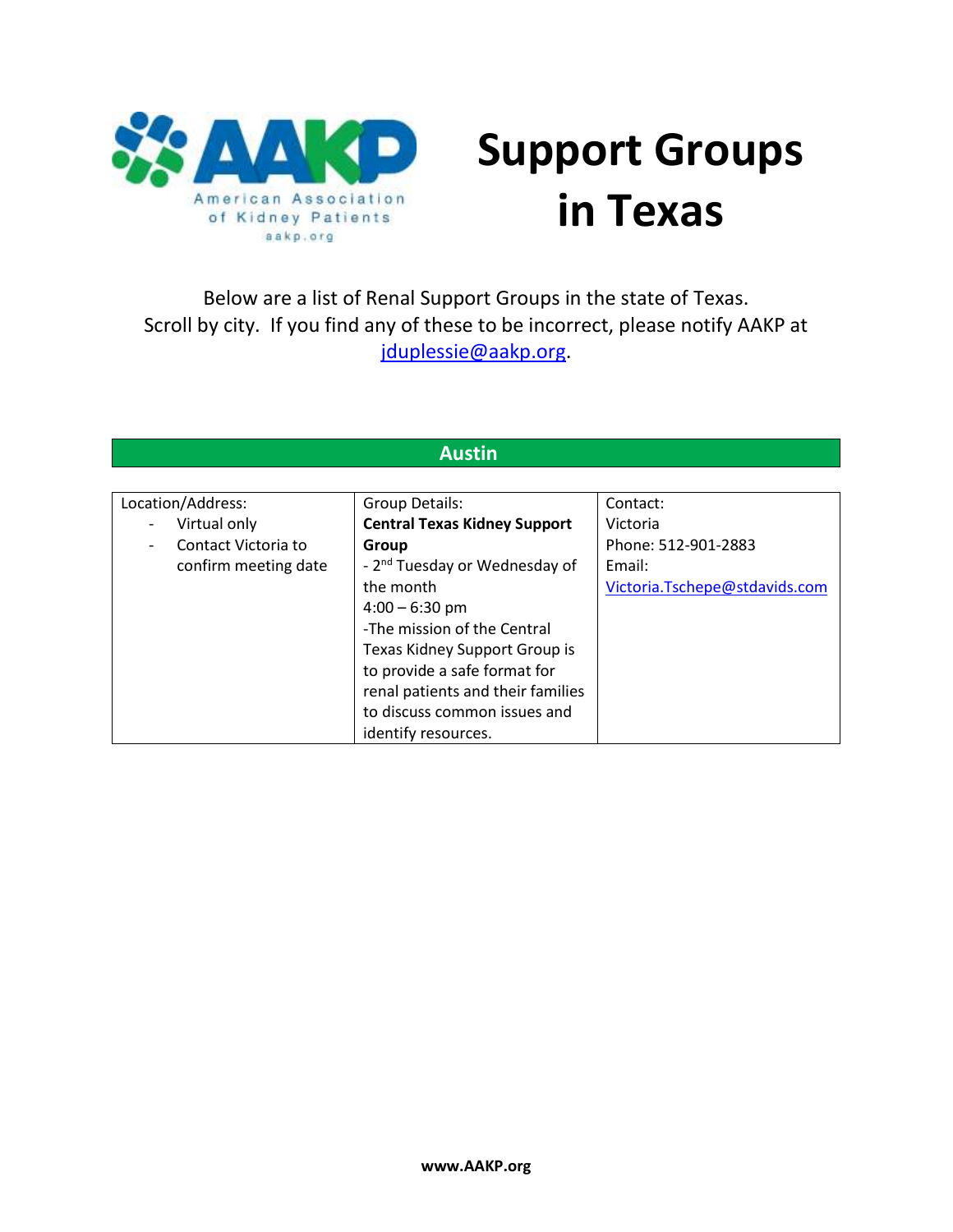# **Dallas/Desoto**

| Location/Address:      | Group Details:          | Contact:                         |
|------------------------|-------------------------|----------------------------------|
| <b>Tuesday Group</b>   | <b>Life on Dialysis</b> | Adonna Faciane                   |
| meets at               | <b>Tuesday Group</b>    | Phone: (707) 397-0422            |
| 4245 N Central Expy,   | meets weekly at 10      | Email:                           |
| #490                   | am (see address info)   | anomalytherapyservices@yahoo.com |
| Dallas, TX 75205       | <b>Wednesday Group</b>  |                                  |
| <b>Wednesday Group</b> | meets weekly at 10      |                                  |
| meets at               | am (see address info)   |                                  |
| $=1801$ N Hampton      | \$50 per person,        |                                  |
| Road, Suite 365        | Group size max $-9$     |                                  |
| Desoto, TX 75115       | people                  |                                  |

## **Galveston/Houston area**

| Location/Address: | Group Details:                | Contact:                        |
|-------------------|-------------------------------|---------------------------------|
| Virtual only      | <b>Transplant Partners at</b> | Penelope Loughhead, LCSW, CCTSW |
|                   | <b>Memorial Hermann</b>       | Phone: 713-704-6803             |
|                   | Hospital                      |                                 |
|                   | Generally the 1st             |                                 |
|                   | Tuesday of each month         |                                 |
|                   | 6:00pm - 7:30pm               |                                 |
|                   | -This group is led by two     |                                 |
|                   | social workers and            |                                 |
|                   | geared towards                |                                 |
|                   | individuals who have          |                                 |
|                   | had a kidney, pancreas        |                                 |
|                   | or liver transplant or are    |                                 |
|                   | waitlisted.                   |                                 |

# **Kerrville**

| Location/Address:       | Group Details:                  | Contact:            |
|-------------------------|---------------------------------|---------------------|
| Virtual                 | <b>Transplant Support Group</b> | Kent Bressler RN MA |
| Website:                | - Meets virtually, every Monday | Phone: 830-285-2140 |
| www.kidneysolutions.org | and Thursday at 6:00 pm,        |                     |
|                         | Central                         |                     |